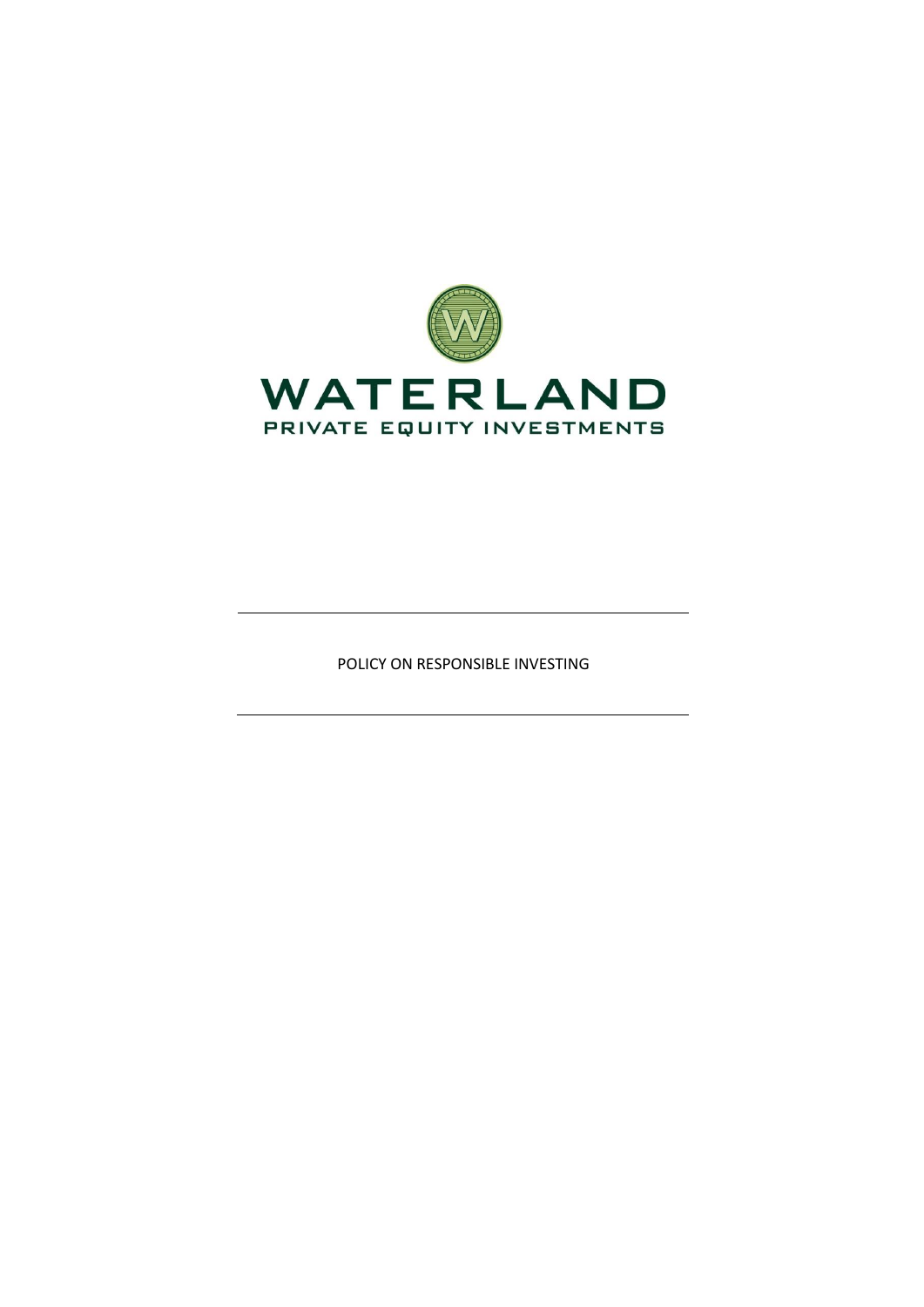#### **Introduction**

As a long-term investor and owner, Waterland Private Equity Investments ("Waterland" or "we") believes that responsible attitude with respect to ESG has a positive influence on corporate and financial performance. As outlined in this Policy on Responsible Investing (the "Policy"), Waterland considers ESG factors from an opportunity, return and risk point of view and encourages the companies in which it invests to adopt policies and practices that enhance long-term corporate and financial performance. As said we believe that effective management of ESG enhances value, reduces cost and reduces risk.

In this context, this Policy which summarises Waterland's core investment beliefs including the commitment to the UN-backed Principles for Responsible Investment ("PRI"), a corresponding governance structure to support this commitment, as well as an implementation strategy to foster the integration of environmental, social, and governance ("ESG") factors into the investment process and across the organisation. It also describes how Waterland discloses, collaborates, and discusses best practices with external parties with respect to its ESG-efforts and how Waterland aligns its people and the organisation with sustainable development.

### **1 ESG and Our Core Investment Belief**

Waterland is convinced that ESG factors impact the environment in which we invest and thus our core business. As part of the Waterland investment strategy, we believe that responsible investment is not only the right thing to do, but that effective management of ESG risks and opportunities is also an opportunity to create value. As a result, it is of paramount importance that we explicitly recognise and evaluate the ESG-related risks and opportunities and manage these in a prudent and methodical manner.

We recognise our responsibility as an investor to contribute to a more sustainable financial system by taking a long-term, responsible approach across the funds we manage and the companies in which we invest. We pay attention to how our investment process can positively contribute to promoting greater responsible investment outcomes by reducing risk through our rigorous process of oversight, seeking control and greater access to underlying investee entities, both in terms of our due diligence process and how we manage and monitor investments over time. When our companies are successful in avoiding ESG risks whilst capturing ESG opportunities, they will outperform over the longer term.

We are stewards of money entrusted to us by our institutional clients, who in turn manage money on behalf of their investors. As active investor, we play an important role in ensuring that our investments uphold commonly accepted standards of environmental protection, human rights, and good governance in a way that will enhance and underpin the financial returns that our investors expect of us over the long-term. In this context, Waterland is a signatory to the PRI, which plays a central role in our ongoing efforts to integrate ESG across our investment process.

Finally, Waterland believes that successful and responsible investments with comprehensive consideration of ESG-related risks and opportunities ultimately depend on the knowledge, convictions, and beliefs of the people running the investment process, and therefore is committed to corresponding recruitment, talent development, organisational learning, training, and alignment.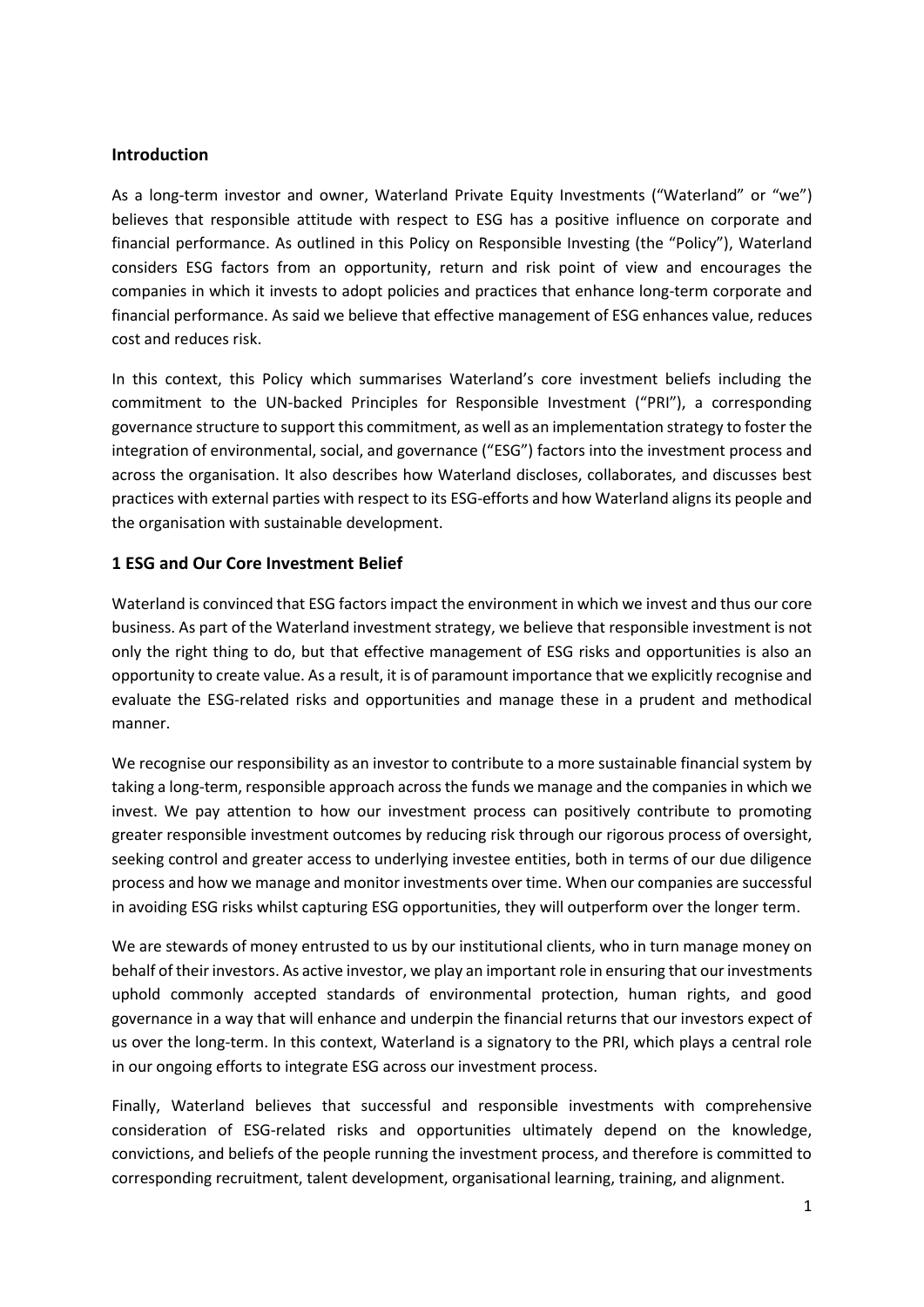## **2 Our Governance Structure and ESG Process**

To further anchor the PRI across the organisation's culture and investment activities, Waterland has developed its governance structure and compliance processes. Figure 1 shows Waterland's board and committee structure, including the ESG Committee. These Partner-led working groups are collaborative and maintain a strong corporate and fund management framework. The ESG Committee is entrusted with responsibility for overseeing the implementation of our Policy. This structure allows the ESG Committee to have a direct link to both the Waterland Board, the other working groups, the Investment Team and Central Services.

## Figure 1: Waterland's Committee Structure Chart: Key teams and reporting tiers



The ESG Committee sources its membership diversely both from the organisation, both from the Investment Team as well as from Central Services. The following are the Committee's key responsibilities:

- maintaining, improving and taking responsibility for the implementation of the Policy;
- provide the Waterland board with its view on ESG risks and/or opportunities arising out of market/target analysis during the various stages of the decision making process;
- advancing Waterland's responsible and ESG capabilities and outcomes in line with industry best practice;
- raising awareness and educating Waterland staff and stakeholders of ESG responsibilities and considerations as they relate to investment planning and decision making and other corporate functions;
- reporting to stakeholders and, where appropriate, the broader public on Waterland's approach to sustainability and responsible investing;
- reporting Waterland's performance against the PRI;
- advancing the merits of active engagement with government, international organisations for responsible investing, investor groups, industry bodies and other non-government organisations; and
- collaborating, engaging and supporting research to help bolster industry-wide sustainability and responsible investment practices.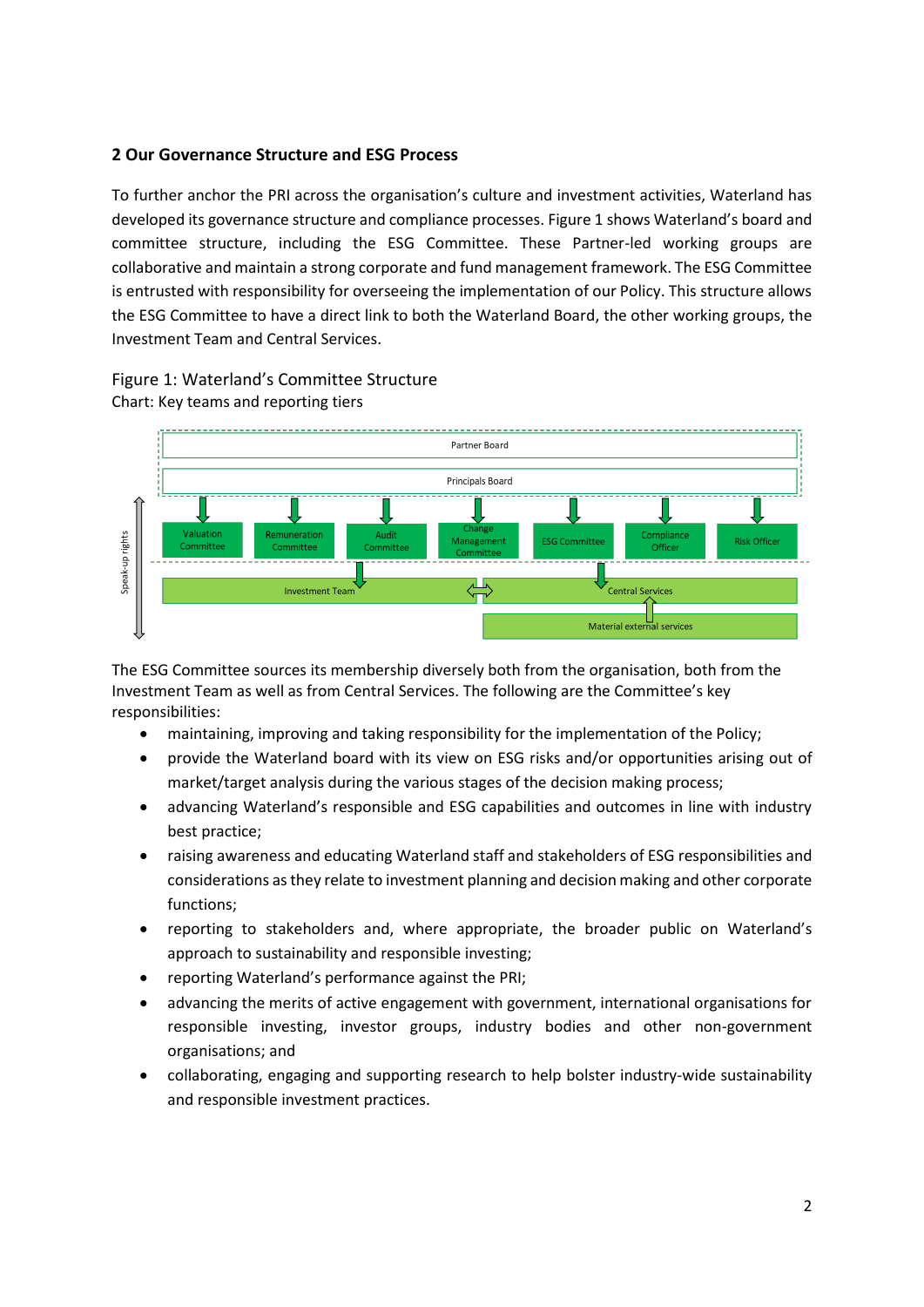# **3 Integration of ESG into our Investment Process**

Our overarching approach to incorporate ESG considerations into our investment process is guided by the **6 principles of the PRI framework** and the relevant guidance reports therein. These principles are integrated into our investment process.

### Investment planning

As part of our fund planning across business lines, we develop our investment strategies taking into account ESG risks and opportunities. This may relate to the selection or exclusion of particular LPs, stakeholders, geographies, asset types due to ESG elements that they bear.

### Deal sourcing

Waterland devotes significant resources to conducting a pro-active 'top-down' analysis of the market or industries. In every stage of the Waterland investment process (as from analysing to investing until exit), the Waterland investment team prepares proposals for the Waterland board to decide upon. In these documents, ESG risks and opportunities for the respective market or target are included.

### ESG in our pre-investment due diligence

As a long-term investor, we undertake detailed pre-investment due diligence of potential investments, its management and supply chain, before making an investment decision. The ESG assessment is an important component of Waterland's due diligence process for any potential investment. The outcome of this assessment is documented in due diligence reports and reviewed by the Waterland board and the ESG Committee (where a sensitive business risk has been identified), prior to an investment decision being approved. The respective matter will be discussed by the ESG Committee and the ESG Committee advises the Waterland Board accordingly.

### Engagement

Engagement with companies is part of Waterland's fundamental approach as an active and engaged investor. This approach has the advantage of enhancing communication and understanding between the companies in which we invest and Waterland. Waterland concentrates on each company's ability to create lasting value. It will question or challenge the companies on ESG and other issues, if Waterland has reason to assume that they might affect the future value of those companies. Waterland believes that engagement is an effective approach through which shareholders affect positive change and enhance long-term financial performance. Moreover, Waterland believes such engagement is consistent with a strategy to maximise investment returns without undue risk of loss.

#### ESG and systematic risks

In addition to investment-specific risks, Waterland seeks to stay abreast of global developments and systemic risks that could impact investment risk and return over the long-term, including (but not limited to) climate change.